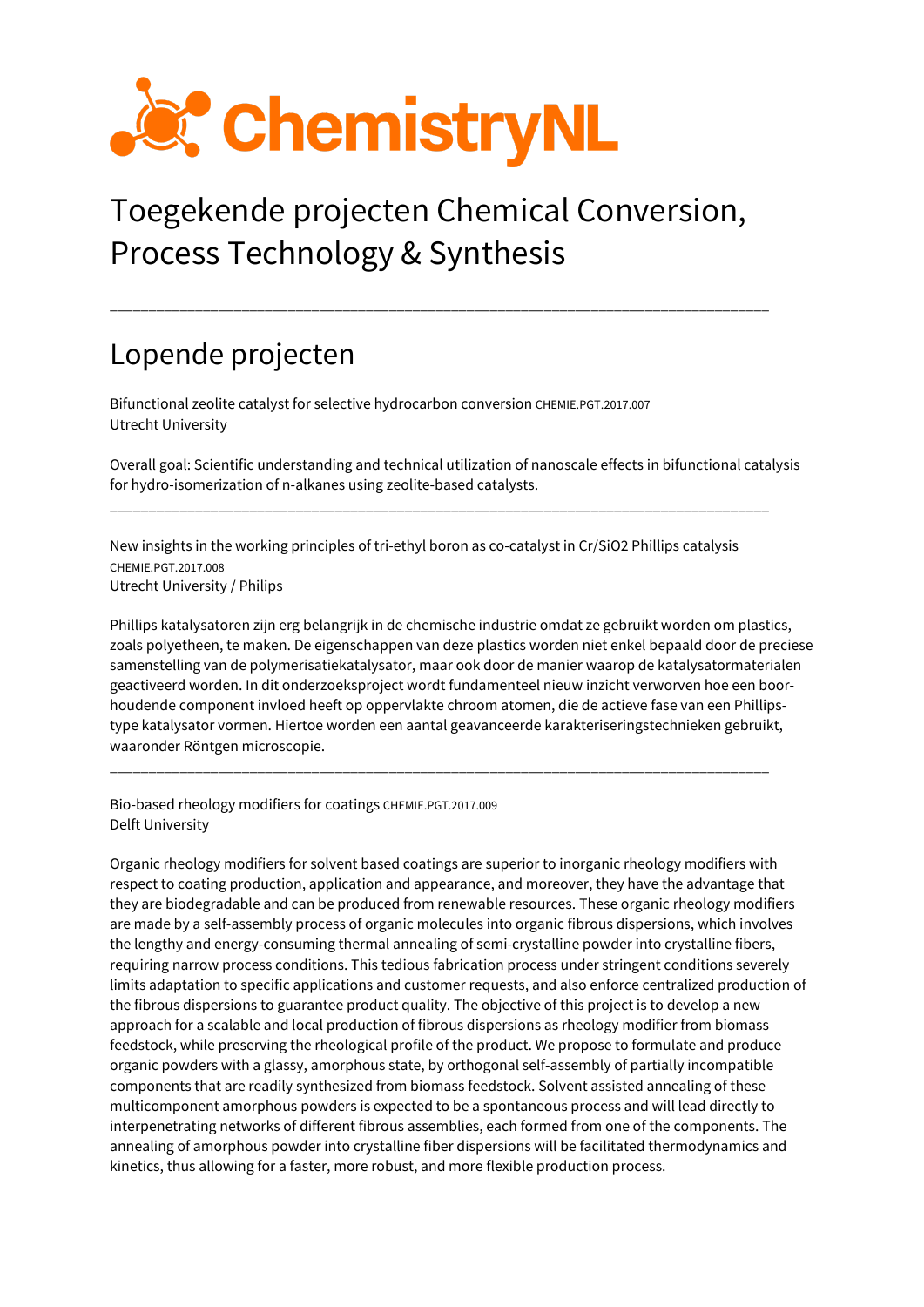

Moreover, the rheological performance of multicomponent fibrous dispersions surpasses those of single fibrous dispersions, while the multiple component nature offers greater freedom for formulation.

\_\_\_\_\_\_\_\_\_\_\_\_\_\_\_\_\_\_\_\_\_\_\_\_\_\_\_\_\_\_\_\_\_\_\_\_\_\_\_\_\_\_\_\_\_\_\_\_\_\_\_\_\_\_\_\_\_\_\_\_\_\_\_\_\_\_\_\_\_\_\_\_\_\_\_\_\_\_\_\_\_\_\_\_\_

Innovation by Product and Process Design: For life sciences & health, energy conversion & storage, circular economy CHEMIE.PGT.2017.009 Delft University

Process design methodology and tools have been successfully applied to strengthen the innovation power and commercial success of the Dutch (bio)chemical process industries. Coupled with world-class research the combination of design and research can quickly lead to the most promising candidates that ultimately make it to a success. In that context, University two-year post-MSc PDEng programmes have been successful in educating and training top-level MSc graduates to top-designers for positions in companies, where they contribute in the key phases of process innovation, especially in the oil & gas, bulk and specialty chemicals and environmental processes. PDEng cooperation projects between University and industrial partners are a perfect way to use the latest knowledge in designing and developing novel products and processes, to recruit, train and educate (international) top talent and provide them with employment in the innovative sectors in Dutch industry. Design of products and the design of processes for the life sciences, health, energy conversion & storage and products has had less of attention. It is in these areas where product and process innovations and the innovation power of the Dutch industries can be further strengthened.

\_\_\_\_\_\_\_\_\_\_\_\_\_\_\_\_\_\_\_\_\_\_\_\_\_\_\_\_\_\_\_\_\_\_\_\_\_\_\_\_\_\_\_\_\_\_\_\_\_\_\_\_\_\_\_\_\_\_\_\_\_\_\_\_\_\_\_\_\_\_\_\_\_\_\_\_\_\_\_\_\_\_\_\_\_

Development Electrochemical Cleaning Washing water Flue gases CHEMIE.PGT.2017.018 **ECN** 

As part of the wet chemical cleaning of flue gases, flue gases are passed through a gas scrubber. Acidic components are washed from the flue gases, and the acidic wash water is neutralized with strongly alkaline raw materials. The resulting residue consists of a filter cake consisting mainly of gypsum and which is heavily contaminated. This filter cake is dumped in the Netherlands. The leftover treated water contains a lot of salt and should not be discharged. In close collaboration between a knowledge institute and industry, an innovative membrane electrolysis (ME) process is being developed that makes it possible to recover hydrochloric acid (HCl) from salt evaporation water, while also significantly reducing the consumption of alkaline raw materials. The development of the innovative recovery process is divided into four phases: (1) proof of principle testing of the method in a laboratory setting; (2) on-site test set-up; (3) small scale, full treatment; (4) full scale, full treatment. As a result of the results of the 'proof of principle' carried out in the first phase, a number of fundamental factors must be further investigated on a laboratory scale, the process design must be adjusted and tested in a pilot set-up to be developed and built.

\_\_\_\_\_\_\_\_\_\_\_\_\_\_\_\_\_\_\_\_\_\_\_\_\_\_\_\_\_\_\_\_\_\_\_\_\_\_\_\_\_\_\_\_\_\_\_\_\_\_\_\_\_\_\_\_\_\_\_\_\_\_\_\_\_\_\_\_\_\_\_\_\_\_\_\_\_\_\_\_\_\_\_\_\_

Syncat at DIFFER: Electricity to Chemistry, Catalysis for Energy Storage CHEMIE.PJT.2016.04 DIFFER / Eindhoven University / Syngaschem BV

Driving on sunlight: making fuel from electricity, water and CO2 Due to the rapid growth of 'green' electricity production, there is a need to develop chemical processes that use electricity instead of fossil fuels. For example in the storage of the temporary power surpluses inherent in fluctuating energy sources such as wind turbines and solar panels, in the form of solar fuel. This process of converting electricity, water and CO2 to petrol making is based on electrochemistry or plasma chemistry in combination with catalysis, because at every step a good catalyst is indispensable. Optimization of catalyst materials requires detail understanding of surface processes involved. The Dutch Institute for Fundamental energy research DIFFER, the department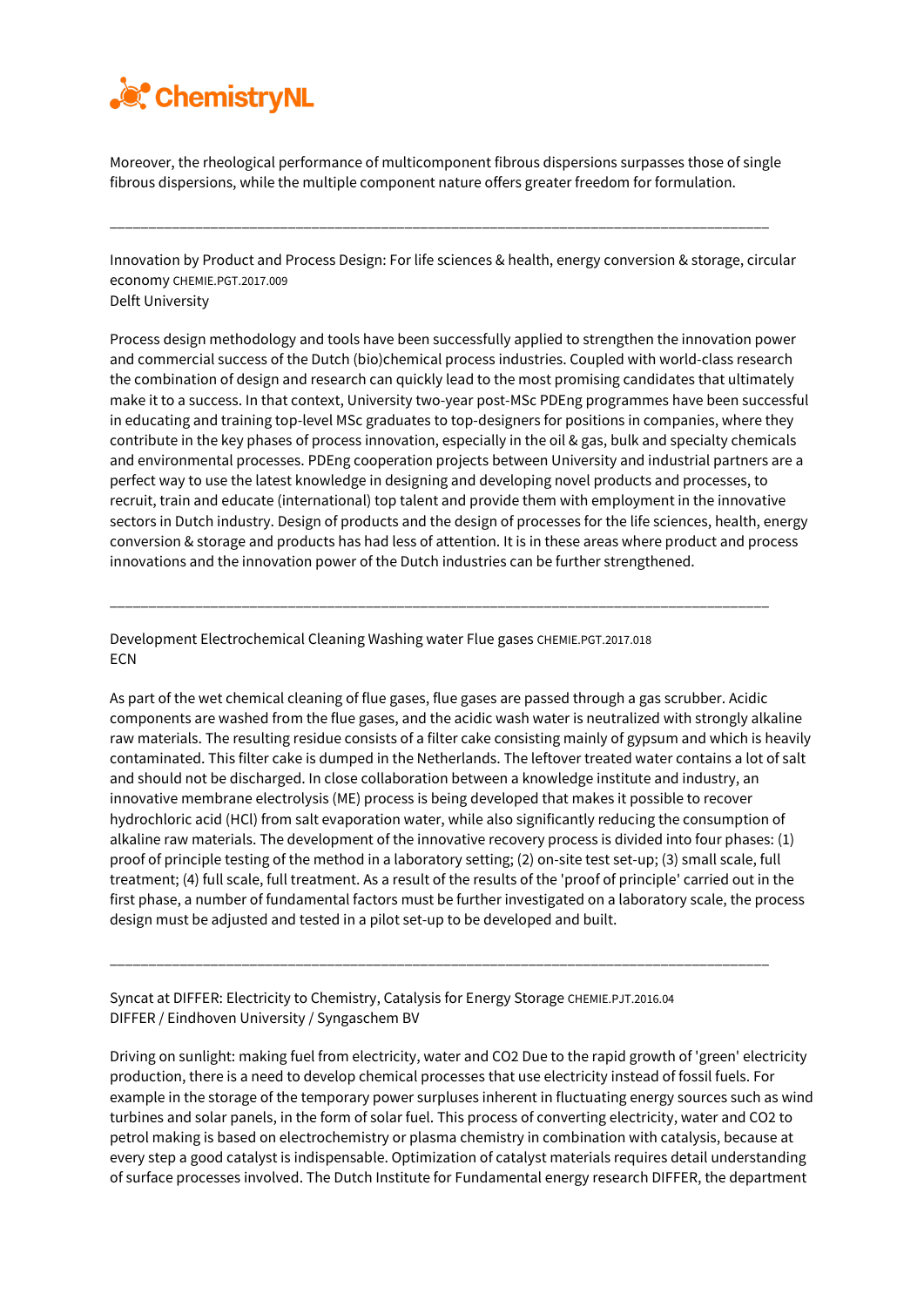

of applied physics of Eindhoven University of Technology and the research company Syngaschem BV join forces in the field of electrochemistry, catalysis, surface reactions, spectroscopy and plasma physics to efficiently handle green energy into liquid hydrocarbon mixtures with a high energy density.

\_\_\_\_\_\_\_\_\_\_\_\_\_\_\_\_\_\_\_\_\_\_\_\_\_\_\_\_\_\_\_\_\_\_\_\_\_\_\_\_\_\_\_\_\_\_\_\_\_\_\_\_\_\_\_\_\_\_\_\_\_\_\_\_\_\_\_\_\_\_\_\_\_\_\_\_\_\_\_\_\_\_\_\_\_

Enzymatic Depolymerization of (synthetic) Polymers (EnDeP) CHEMIE.PGT.2020.020 Amsterdam University / DSM / InnoSyn

The accumulation of plastic materials in the environment and their efficient recycling are essential challenges of contemporary society. Therefore, academia and industry have made significant efforts over the past decade to develop new plastic materials that are inherently degradable in the environment. However, replacing traditional plastic materials with new generation biodegradable alternatives is not always possible. In fact, there are technical applications where conventional polymers still provide superior performance that is mandatory. However, it seems that the degradability of these traditional polymers can be tuned as this is also related to their specific physicochemical and structural properties. Surprisingly, the performance properties of these polymers relative to degradability have not been fully elucidated. Therefore, this project will develop novel biocatalysts (i.e. enzymes) for the selective (i.e. "chemically controlled") degradation of polymeric materials, and will provide advanced analytical techniques for determining key factors influencing polymer degradability. This research will thus contribute to the generation of the required knowledge to understand the process of depolymerization of synthetic polymers and will provide a toolbox of biocatalysts that can be used for efficient plastic recycling, for bioremediation and as a tool in the analytical chemistry of polymers.

Spatiotemporal Operando Characterization of Coke Deposits, Metal Dispersion and Temperature within Light Alkane Dehydrogenation Catalysts CHEMIE.PGT.2021.006 Utrecht University / BASF

\_\_\_\_\_\_\_\_\_\_\_\_\_\_\_\_\_\_\_\_\_\_\_\_\_\_\_\_\_\_\_\_\_\_\_\_\_\_\_\_\_\_\_\_\_\_\_\_\_\_\_\_\_\_\_\_\_\_\_\_\_\_\_\_\_\_\_\_\_\_\_\_\_\_\_\_\_\_\_\_\_\_\_\_\_

Propane dehydrogenation catalysts are essential for making propylene, one of the most important building blocks in the chemical industry. Due to the increasing economic importance of propene, the catalytic systems for propane dehydrogenation have been much researched. However, this catalyst is not yet fully understood. This lack of insight is caused by a number of aspects. One of these is the changes in the active sites due to carbon deposits and as a result of the regeneration treatment. For the further development of this important process and the creation of better and more efficient catalysts, it is necessary to expand our understanding of the dynamics of the catalyst during propane dehydrogenation and regeneration under relevant industrial reaction conditions. With the development of more advanced time-dependent micro- (spectro-)scopic techniques, it becomes possible to put the catalyst under a magnifying glass. The aim of this research project is to apply a new form of Raman spectroscopy in heterogeneous catalysis. The so-called time-gated Raman spectroscopy makes it possible to distinguish the Raman signal from the fluorescence signal by measuring very quickly. The latter is often responsible for the inability to (properly) analyze carbon deposits in heterogeneous catalysts. In this project, operando time-gated Raman spectroscopy is used to analyze the carbon deposits during dehydrogenation-regeneration cycles in the reactor bed of Pt-Sn/Al2O3 catalysts. This will lead to (a) new insights into the specific role of metal (Pt), promoter (Sn) and carrier material (Al2O3); and (2) experience in how operando time-gated Raman spectroscopy can be used to study other catalysts that possess intrinsic fluorescence, such as zeolites.

\_\_\_\_\_\_\_\_\_\_\_\_\_\_\_\_\_\_\_\_\_\_\_\_\_\_\_\_\_\_\_\_\_\_\_\_\_\_\_\_\_\_\_\_\_\_\_\_\_\_\_\_\_\_\_\_\_\_\_\_\_\_\_\_\_\_\_\_\_\_\_\_\_\_\_\_\_\_\_\_\_\_\_\_\_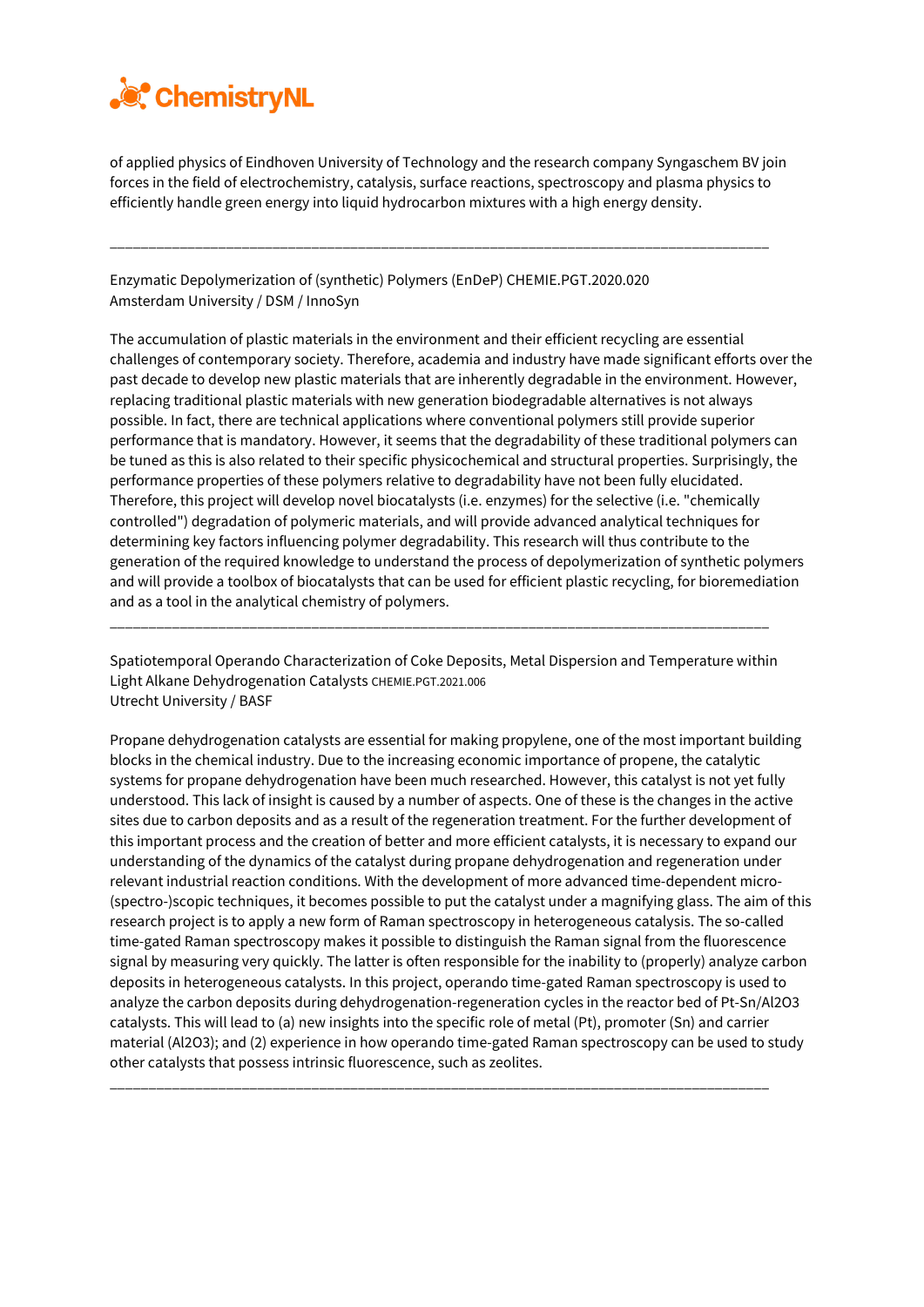

Bimetallic Catalysts for Hydroformylation CHEMIE.PGT.2021.013 Utrecht University / Total

Catalysts for new conversion pathsIt is crucial to become less dependent on fossil energy sources for our fuels and raw materials for the chemical industry. The search is for alternative paths in which, for example, smaller molecules can be linked together in a targeted manner to make the desired longer molecules with oxygen atoms, which are currently still traditionally made from petroleum. Researchers from Utrecht University, in collaboration with TOTAL, will devise, make and test new catalysts to make these conversions possible.

Promoter and poison effects in heterogeneous catalysis: Novel tools to shed fundamental insight CHEMIE.PJT.2017.011

\_\_\_\_\_\_\_\_\_\_\_\_\_\_\_\_\_\_\_\_\_\_\_\_\_\_\_\_\_\_\_\_\_\_\_\_\_\_\_\_\_\_\_\_\_\_\_\_\_\_\_\_\_\_\_\_\_\_\_\_\_\_\_\_\_\_\_\_\_\_\_\_\_\_\_\_\_\_\_\_\_\_\_\_\_

Leiden University / Utrecht University / Shell Global Solutions Int. / Leiden Probe Microscopy / DSM

Many characterization techniques used in catalytic studies cannot perform at the conditions of the chemical industry (i.e. high pressures and temperatures). Hence, new technologies need to be developed to study the structure-activity relationship of heterogeneous catalysts under these conditions. We willdevelop two novel technologies.One is the development of operando scanning probe microscopy integrated with a flow reactor. Toovercome the major drawback of limitation to either STM or AFM, we will develop an instrument in which both techniques can be used simultaneously, thereby combining the structural information of AFM with the electronic structure information of STM. In addition to obtaining structural information of the catalyst surface, chemical information about all species present at the surface is very valuable. Vibrational techniques as infrared and Raman spectroscopy are able to do this. However, their resolution is currently limited to the (sub)micrometer scale whereas STM and AFM give topological information on the nanoscale. Therefore, we will develop infrared and Raman spectroscopy able to provide chemical information on the nanoscale under industrial conditions. The industrially relevant reaction we will investigate is Fischer-Tropsch synthesis, i.e. the production of hydrocarbons from hydrogen and carbon monoxide, thereby creating clean transportation fuels. The interaction between the catalyst surface and the reactants plays a crucial role in the local morphology and chemical composition of the catalyst, which is relevant for its activity, selectivity, and stability. Being able to follow how the reactants influence the morphology and chemical composition allows for catalyst improvement by rational design.

\_\_\_\_\_\_\_\_\_\_\_\_\_\_\_\_\_\_\_\_\_\_\_\_\_\_\_\_\_\_\_\_\_\_\_\_\_\_\_\_\_\_\_\_\_\_\_\_\_\_\_\_\_\_\_\_\_\_\_\_\_\_\_\_\_\_\_\_\_\_\_\_\_\_\_\_\_\_\_\_\_\_\_\_\_

Benign and Circular by Design – Sustainable Organophosphates CHEMIE.PGT.2022.003 Amsterdam University / Susphos

Phosphorus is essential for life on Earth and plays a prominent role in modern science and technology, where organophosphorus compounds are of immense importance for their wide-ranging applications in material science, nanotechnology and life sciences. At present, however, the overall industrial processes to produce these phosphorus compounds are unsustainable, energy intensive, and inefficient. Additionally, many organophosphorus chemicals are found in the environment, contributing to ever-growing chemical pollution. To meet the growing demand for phosphorus compounds with high functionalities, whilst addressing pressing sustainability issues and complying with increasingly stringent environmental regulations, we will develop environmentally benign and circular organophosphates with enhanced biodegradability by bringing together sustainable synthesis and design, with a key focus on lowering environmental impacts. Thereby, we help to align the societal benefits of chemicals with ecosystem integrity. Our interdisciplinary approach exploits facets of (in)organic, computational and environmental chemistry, with an emphasis on synthesis, molecular design, environmental impact assessment, and biodegradability. In this project, we will develop a computer-aided framework for the design of benign chemicals, making use of state-of-the-art predictive models and innovative experimental assessment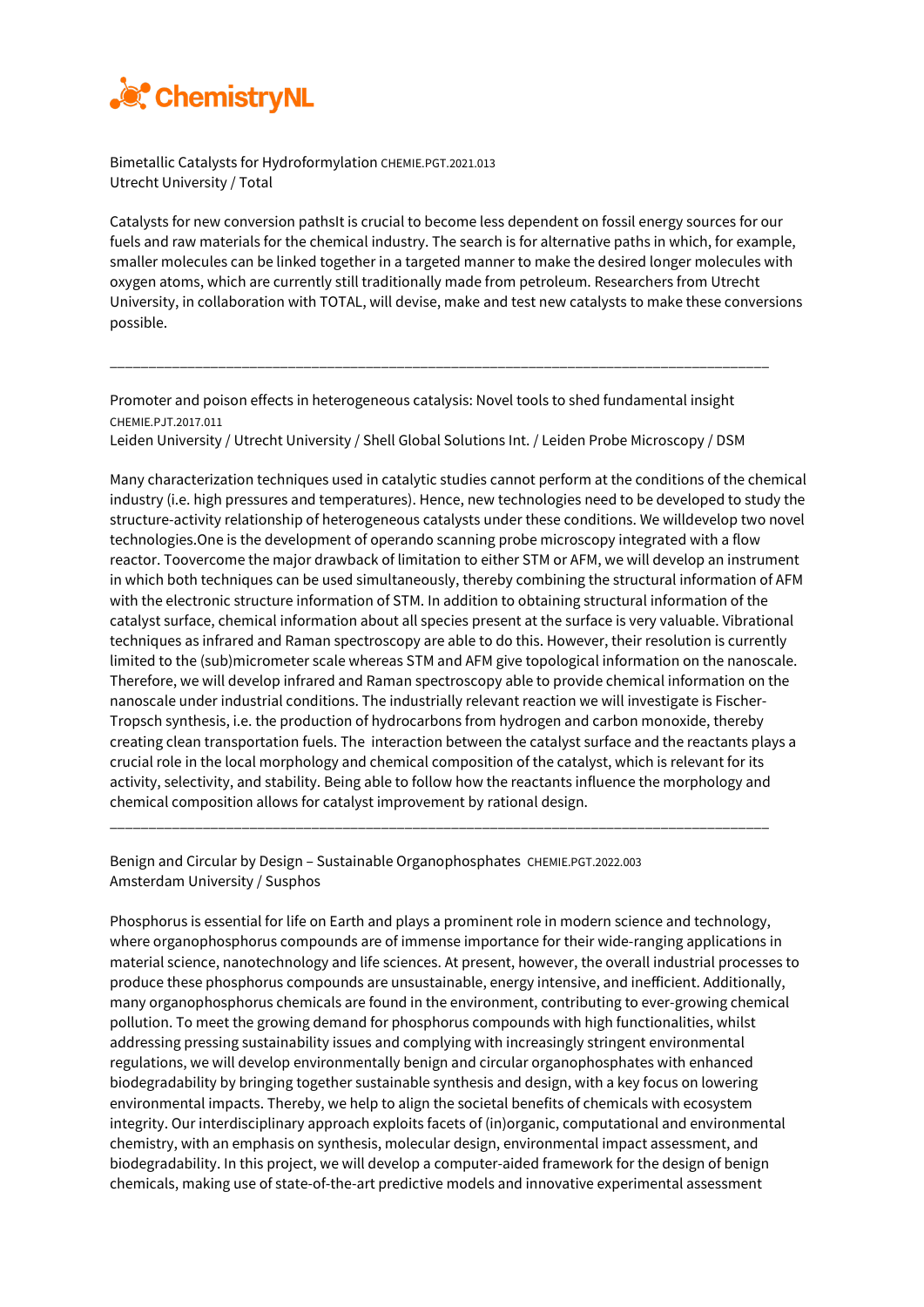

techniques for environmentally relevant properties. Simultaneously, we will advance the eco-friendly production of benign organophosphates using waste phosphates as renewable feedstock, which will prevent their constant spillage in the environment. We will implement these innovations into a broader context and develop scalable protocols, which are needed to realize safe and sustainable phosphorus chemistry on a large scale, introducing systematic and targeted molecular design, as well as recycling, clean, and 'cradle-tocradle' technologies as ground-breaking changes in the field to ensure the continued beneficial use of phosphorus, in particular as sustainable flame-retardant additives for textiles.

\_\_\_\_\_\_\_\_\_\_\_\_\_\_\_\_\_\_\_\_\_\_\_\_\_\_\_\_\_\_\_\_\_\_\_\_\_\_\_\_\_\_\_\_\_\_\_\_\_\_\_\_\_\_\_\_\_\_\_\_\_\_\_\_\_\_\_\_\_\_\_\_\_\_\_\_\_\_\_\_\_\_\_\_\_

Towards zero-emission processes in microbial biotechnology CHEMIE.PGT.2021.003 Delft Unisity / DSM

Micro-organisms are widely used in the biotechnology industry. In large-scale processes, they make a wide range of products such as transport fuels, medicines and food ingredients from renewable raw materials such as sugars from agricultural crops. In these processes, part of the sugars supplied is converted by the micro-organisms into CO2 to meet their energy needs. This collaboration project between TU Delft and DSM focuses on developing new technology and new industrial micro-organisms to avoid these CO2 emissions in biotechnological processes by "feeding" micro-organisms with sustainably generated electricity ("green electricity"). . Electricity is first used to catalytically convert the produced CO2 into simple chemical compounds ("electron carriers"), which can be used by micro-organisms as a source of energy. By subsequently feeding these electron carriers back into the biotechnological processes, we can both reduce the amount of sugar required and reduce net CO2 emissions to zero. The research in this project includes selection, characterization and optimization of micro-organisms and biotechnological processes, both for the production of suitable electron carriers and for the efficient use of mixtures of sugars and electron carriers. Research will be conducted into bacteria that grow directly on electrodes and thereby make electron carriers from CO2.

INTERACT" (Interface Catalysis for Advanced Sustainable Chemistry) CHEMIE.PJT.2020.001 Eindhoven University / Johnson Matthey Technology Centre

\_\_\_\_\_\_\_\_\_\_\_\_\_\_\_\_\_\_\_\_\_\_\_\_\_\_\_\_\_\_\_\_\_\_\_\_\_\_\_\_\_\_\_\_\_\_\_\_\_\_\_\_\_\_\_\_\_\_\_\_\_\_\_\_\_\_\_\_\_\_\_\_\_\_\_\_\_\_\_\_\_\_\_\_

Catalysts are essential materials used in the conversion of fossil and renewable energy sources and raw materials into energy carriers, fuels, chemical building blocks and materials. By accelerating the conversion of reactants into a desired product on their outer surface, catalysts allow us to store electrical energy in chemical bonds, convert alternative hydrocarbon sources such as methane into chemical building blocks, and convert harmful substances into clean air. Many of these catalysts contain transition metals, the worldwide supply of which is limited or which are only mined in certain parts of the world. Since catalysis takes place at the surface of metals, it is advantageous to make the metal phase as small as possible. The ideal catalyst consists of individual metal atoms that must then be stabilized on the surface of a support material. In this project, the researchers will specifically look at how the smallest possible metal clusters or metal atoms can be stabilized on carrier materials such as cerium dioxide and zeolites. Due to the high dispersion, the interface with the support plays a major role in the catalysis. This is still little understood and creates new possibilities for, for example, designing more thermally stable catalysts or accelerating new catalytic reactions. The project combines questions from Johnson Matthey's practice on more efficient catalysts for environmental catalysis, renewable energy storage and selective oxidation with the knowledge and skills of Eindhoven University of Technology to characterize these metal-support interfaces using advanced spectroscopic techniques. The focus is on so-called operando spectroscopy, in which the catalysts are studied during the chemical reaction. These insights will lead to new design rules for a next generation of supported catalysts with high activity and selectivity in which metal consumption can be minimized.

\_\_\_\_\_\_\_\_\_\_\_\_\_\_\_\_\_\_\_\_\_\_\_\_\_\_\_\_\_\_\_\_\_\_\_\_\_\_\_\_\_\_\_\_\_\_\_\_\_\_\_\_\_\_\_\_\_\_\_\_\_\_\_\_\_\_\_\_\_\_\_\_\_\_\_\_\_\_\_\_\_\_\_\_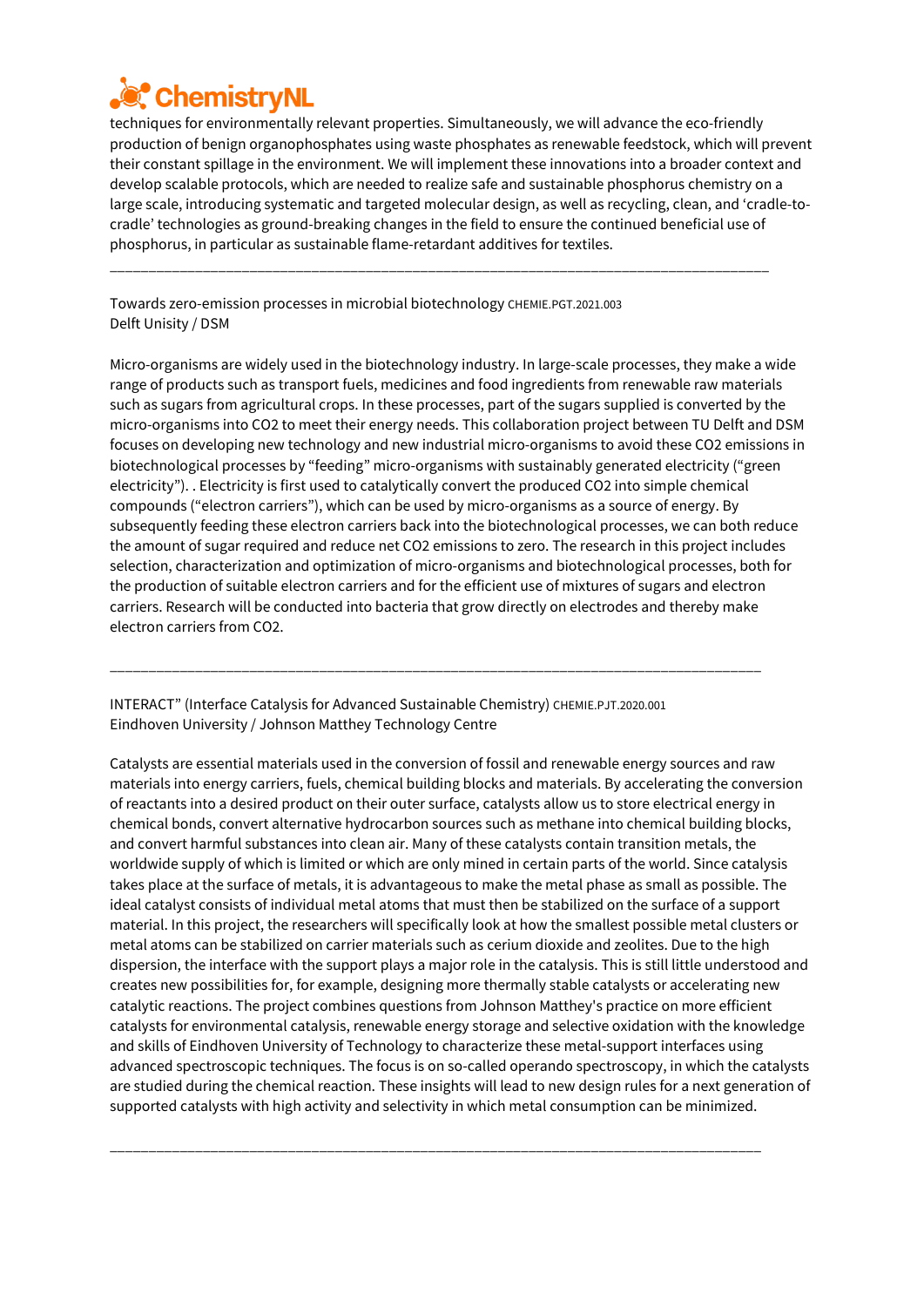

Bubble Dynamics in Electrolysis CHEMIE.PJT.2019.003 Eindhoven University / Delft University / Twente University / Shell / AkzoNobel

Efficient processes for converting renewable electrical energy into hydrogen are crucial for realizing the energy transition. Large-scale production of hydrogen is possible by using water by means of water. electrolysis into hydrogen and oxygen. However, electrolysis has a low efficiency which is closely related to the flow and transport phenomena near electrodes, especially around the hydrogen bubbles formed. In this project, researchers study the formation of hydrogen bubbles, the transport of chemical substances near the bubbles and the electrodes and the interaction between bubbles. The insights from the research can be used by the industrial companies involved to make their electrolysis processes much more efficient.

Industrial dense granular flows CHEMIE.PJT.2020.001 Delft University / Twente University / Eindhoven University / SABIC / Shell / Tata Steel / Tejin Aramid bv

\_\_\_\_\_\_\_\_\_\_\_\_\_\_\_\_\_\_\_\_\_\_\_\_\_\_\_\_\_\_\_\_\_\_\_\_\_\_\_\_\_\_\_\_\_\_\_\_\_\_\_\_\_\_\_\_\_\_\_\_\_\_\_\_\_\_\_\_\_\_\_\_\_\_\_\_\_\_\_\_\_\_\_\_

This research focuses on the development of experimentally validated models for the description of dense granular flows that are common in industrial physical and chemical processes. The emphasis is on studying complex granular systems where the particles are complex possess characteristics (shape, dimensions) and/or exhibit complex mutual interactions. For the experimental research uses a variety of advanced noninvasive measurement techniques.

\_\_\_\_\_\_\_\_\_\_\_\_\_\_\_\_\_\_\_\_\_\_\_\_\_\_\_\_\_\_\_\_\_\_\_\_\_\_\_\_\_\_\_\_\_\_\_\_\_\_\_\_\_\_\_\_\_\_\_\_\_\_\_\_\_\_\_\_\_\_\_\_\_\_\_\_\_\_\_\_\_\_\_\_

Intensified ammonia synthesis as e-fuel CHEMIE.PGT.2021.004 Eindhoven University / ENGIE

The use of ammonia as renewable fuel has been long discussed in scientific literature, but it is now gaining increasing momentum. To enable the use of ammonia as a carbon-free e-fuel, more cost-efficient and resource-effective production and utilization should be developed through process intensification strategies. In order to make the possibility of ammonia fuel a reality, the project will be devoted to develop, integrate and prove at TRL4 key game changing catalysts, membrane and reactors to enable the flexible and profitable production of e-ammonia. From the technological standpoint, this is done developing advanced materials (Catalysts and Membranes) and their combination in a compact reactor with optimized heat management for a more cost-efficient and resource-effective e-ammonia synthesis from renewable energy, through production of ammonia at lower temperatures and pressures compared to conventional systems. Green ammonia will be produced at lower temperatures and pressures than by conventional Haber-Bosch process by the development of new catalytic materials allowing ammonia synthesis at mild operation conditions and by the development of membrane materials that selectively separate ammonia from the reaction mixture further supporting higher ammonia production.

\_\_\_\_\_\_\_\_\_\_\_\_\_\_\_\_\_\_\_\_\_\_\_\_\_\_\_\_\_\_\_\_\_\_\_\_\_\_\_\_\_\_\_\_\_\_\_\_\_\_\_\_\_\_\_\_\_\_\_\_\_\_\_\_\_\_\_\_\_\_\_\_\_\_\_\_\_\_\_\_\_\_\_\_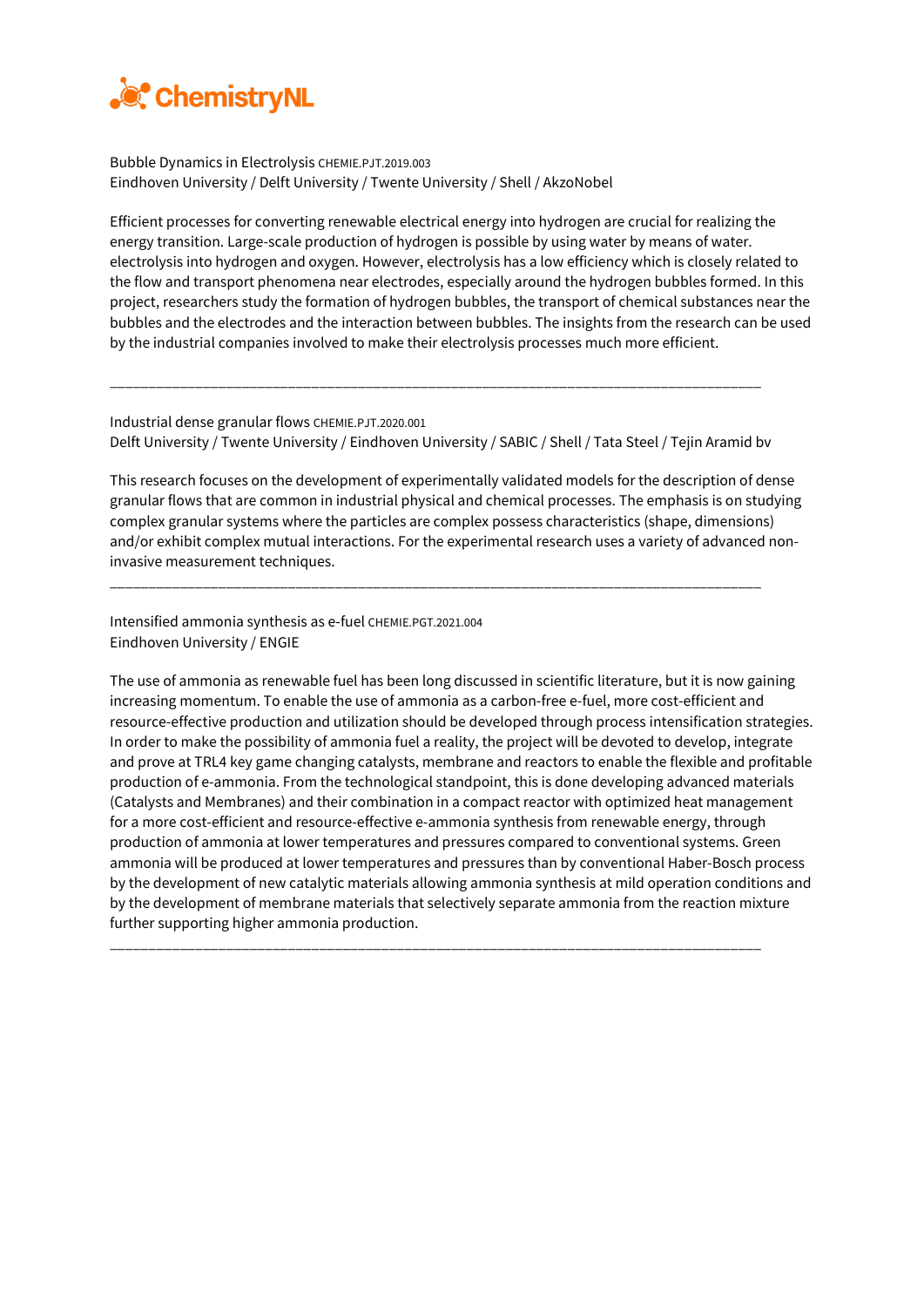

Transforming carbon-rich industrial waste gases of metallurgical plants into valuable products (TRANSCRIPT) Utrecht University / Leiden University / Tata Steel / M2i

With a CO2 reduction of more than 50% compared to the conventional blast furnace process, it has recently become HIsarna process developed an important step forward in Tata Steel's ambition of a fully carbon neutral steel production. The use of the HIsarna top gas is central to this consortium. Tata Steel, Utrecht University, Leiden University and M2i have joined forces to pass thermoen electrochemical way to convert the high temperature CO2-rich emissions of the HIsarna top gas in valuable base chemicals. In addition to new catalytic converters, new thermo- and electrochemical measurement methods are being developed, hich are generically applicable in the broad field of catalysis and process technology.

Automatic design optimization of process equipment for chemically reacting flows CHEMIE.PGT.2021.016 Eindhoven University / Bosch Thermotechniek B.V.

\_\_\_\_\_\_\_\_\_\_\_\_\_\_\_\_\_\_\_\_\_\_\_\_\_\_\_\_\_\_\_\_\_\_\_\_\_\_\_\_\_\_\_\_\_\_\_\_\_\_\_\_\_\_\_\_\_\_\_\_\_\_\_\_\_\_\_\_\_\_\_\_\_\_\_\_\_\_\_\_\_\_\_\_\_

In order to decarbonize the chemical process industry, novel hydrogen-based technologies for heat and power are necessary. The optimization of a design given certain goals and constraints like optimizing chemical conversion while minimizing undesirable pollutants can be very challenging, especially when the goals are competing and the constraints are very limiting. The Adjoint Computational Fluid Dynamics method is a computational tool that augments traditional computer simulations by providing a geometry sensitivity analysis for user-defined objectives. With this information, designs can be optimized to maximize chemical conversion or heat exchange, while at the same time minimizing unwanted reaction products, system pressure drop or temperature peaks. The application of such design optimization methods to chemically reacting flows is a very new research field and has only recently been investigated in proof-ofconcept studies by Bosch [1]. To make this method suitable for design optimization in an industrial engineering environment, manufacturability needs to be accounted for. The goal of the project is I) to develop a digital twin simulation environment for automatic design optimization of industrial sized appliances that include chemical reactions, II) to implement a design for robustness workflow where the sensitivity of the main design objectives to geometric changes is investigated and III) to develop robust hydrogen for heating appliances with ultralow NOx emission (< 1 ppm) within this environment. To achieve this, a robust, accurate and fast design tool will be developed that can automatically improve an existing design and optimize multiple design goals simultaneously like optimization of specific reaction products and heat transfer efficiency.

\_\_\_\_\_\_\_\_\_\_\_\_\_\_\_\_\_\_\_\_\_\_\_\_\_\_\_\_\_\_\_\_\_\_\_\_\_\_\_\_\_\_\_\_\_\_\_\_\_\_\_\_\_\_\_\_\_\_\_\_\_\_\_\_\_\_\_\_\_\_\_\_\_\_\_\_\_\_\_\_\_\_\_\_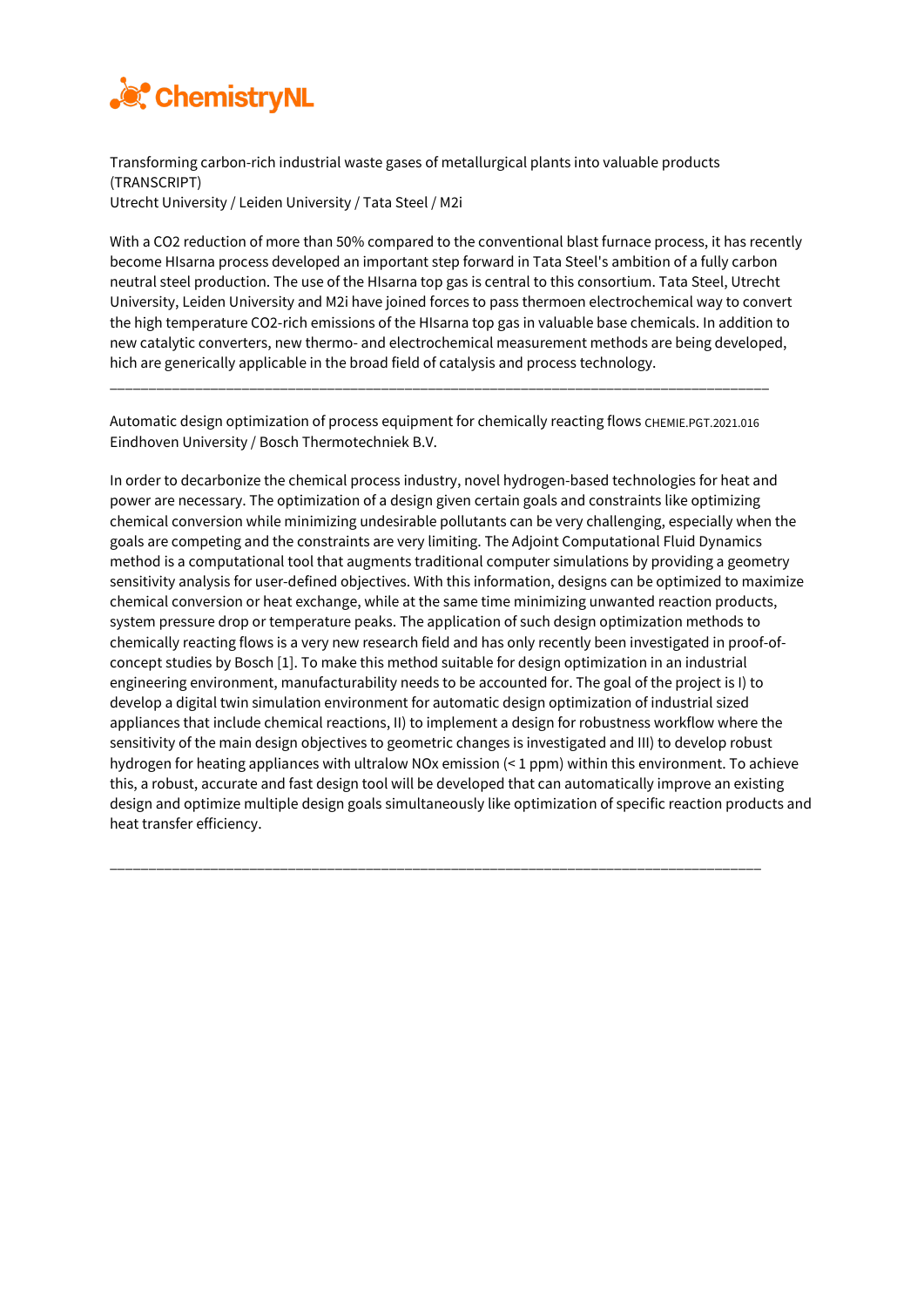

## Afgesloten projecten

Understanding the physicochemical interactions between phosphate and the active sites within zeolite ZSM-5 with the aim to boost the propylene production in fluid catalytic cracking TKINCI.2015.0005 Utrecht University / Albemarle

The aim of the research project is to study the role of phosphorus in the activation and stabilization of zeolite ZSM-5. This zeolite material is used to make more propylene in the oil refinery, so as to reduce the rising to continue to meet the demand for polypropylene. Previous research at the UU has already important information, but the important fundamental questions about the exact structures in the pores of the zeolite have not yet been answered. Researchers will try to solve this problem unloading through a combination of advanced spectroscopic techniques, computer modeling and catalytic cracking tests.

\_\_\_\_\_\_\_\_\_\_\_\_\_\_\_\_\_\_\_\_\_\_\_\_\_\_\_\_\_\_\_\_\_\_\_\_\_\_\_\_\_\_\_\_\_\_\_\_\_\_\_\_\_\_\_\_\_\_\_\_\_\_\_\_\_\_\_\_\_\_\_\_\_\_\_\_\_\_\_\_\_\_\_\_\_

CatchBio 4e fase (deelprojecten 053.70.441 t/m 053.70.444) (PGT 2013+2014) TKINCI.2015.007 Utrecht University / CatchBio

I CatchBio: characterization of different lignin fractions and determine the most suitable characterization technique. II CatchBio: characterization of lignin from different resources and determine composition in different fractions. III CatchBio: process design aspects for lignin conversion. IV CatchBio: catalytic hydrogenation of biomass derived platform molecules.

Transition-metal catalyzed epimerization-free peptide C-terminal activation and fragment coupling TKINCI.2015.006.1 Amsterdam University / ENZYPEP

\_\_\_\_\_\_\_\_\_\_\_\_\_\_\_\_\_\_\_\_\_\_\_\_\_\_\_\_\_\_\_\_\_\_\_\_\_\_\_\_\_\_\_\_\_\_\_\_\_\_\_\_\_\_\_\_\_\_\_\_\_\_\_\_\_\_\_\_\_\_\_\_\_\_\_\_\_\_\_\_\_\_\_\_\_

\_\_\_\_\_\_\_\_\_\_\_\_\_\_\_\_\_\_\_\_\_\_\_\_\_\_\_\_\_\_\_\_\_\_\_\_\_\_\_\_\_\_\_\_\_\_\_\_\_\_\_\_\_\_\_\_\_\_\_\_\_\_\_\_\_\_\_\_\_\_\_\_\_\_\_\_\_\_\_\_\_\_\_\_\_

Non-oxidative Coupling of Methane via Plasma Catalysis TKINCI.2015.0002 Twente University / DIFFER / Sasol

From natural gas to plastic; an old dream attainable with new technology? Making plastics such as polyethylene (plastic bags, and much more) from cheap natural gas? The technology is here but is rather cumbersome and expensive because it has to be done in a detour. Therefore, single step process longcherished wish, but despite all efforts, that does not work enough to be able to start a factory to build. This project will answer the question whether a combination of plasma chemistry and catalysis solution.

\_\_\_\_\_\_\_\_\_\_\_\_\_\_\_\_\_\_\_\_\_\_\_\_\_\_\_\_\_\_\_\_\_\_\_\_\_\_\_\_\_\_\_\_\_\_\_\_\_\_\_\_\_\_\_\_\_\_\_\_\_\_\_\_\_\_\_\_\_\_\_\_\_\_\_\_\_\_\_\_\_\_\_\_\_

Structure sensitivity of supported nickel catalysts for (de)hydrogenation of alkanes and alkenes TKINCI.2015.0003 Eindhoven University / Utrecht University / BASF

Catalysts are essential for the chemical industry, for example to valorize natural gas to all kinds of useful intermediate and end products. Normally, the smaller the particles are, the greater their surface area and the more active they are as catalysts. However, such particles get special properties if they get smaller than about 10 nanometers. To better catalytic converters to develop for the future it is necessary to understand exactly how the catalytic behavior depends on the size of the nanoparticles.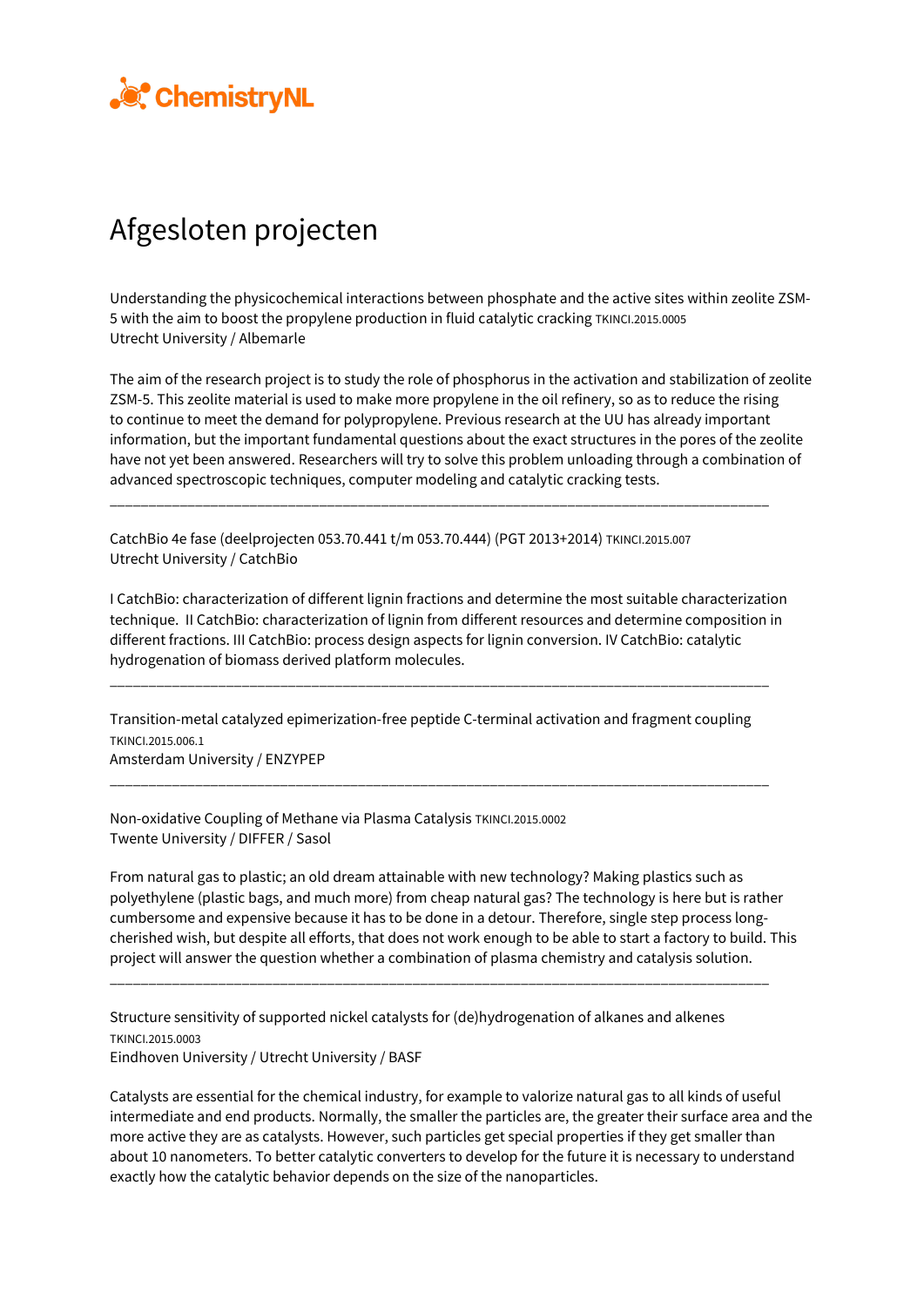

Design of heterogeneous catalysts for chemo-selective synthesis of cyclohexylamines (Catamine) CHEMIE.PGT.2016.002 Amsterdam University / DSM

Amines are an important class of compounds that can be used as intermediates for pharmaceuticals, agricultural adjuvants, rubbers, water treatment chemicals and solvents. Cyclohexylamines are a relevant part of the amine family that forms the basis of anticonvulsants, kinase inhibitors, antidiabetics and antiviral compounds. They are generally produced via two routes, the main one being via hydrogenation of aniline using cobalt or nickel catalysts. This process requires a high temperature and a high pressure, large amounts of non-recyclable catalyst and finally has a low efficiency. The aim of this project is to investigate new catalysts that can be used to make cyclohexylamines with high efficiency and under mild conditions (low temperature and pressure). The new catalyst will also be easy to separate from the reaction mixture and can therefore be easily reused.

A holistic catalysis and reaction engineering approach to methane dehydroaromatization into chemicals CHEMIE.PJT.2015.001

\_\_\_\_\_\_\_\_\_\_\_\_\_\_\_\_\_\_\_\_\_\_\_\_\_\_\_\_\_\_\_\_\_\_\_\_\_\_\_\_\_\_\_\_\_\_\_\_\_\_\_\_\_\_\_\_\_\_\_\_\_\_\_\_\_\_\_\_\_\_\_\_\_\_\_\_\_\_\_\_\_\_\_\_\_

Eindhoven University / Delft University / SABIC

Natural gas, the cleanest of fossil fuels, will play a major role in the coming decades in our energy supply. In addition, it is important to extract from natural gas in an economical way to make aromatics. This project develops optimal catalysts for new reactor concepts which should enable the direct conversion of natural gas into benzene.

\_\_\_\_\_\_\_\_\_\_\_\_\_\_\_\_\_\_\_\_\_\_\_\_\_\_\_\_\_\_\_\_\_\_\_\_\_\_\_\_\_\_\_\_\_\_\_\_\_\_\_\_\_\_\_\_\_\_\_\_\_\_\_\_\_\_\_\_\_\_\_\_\_\_\_\_\_\_\_\_\_\_\_\_\_

Metal Initiators for Controlled Emulsion Polymerization (MI-CEP) CHEMIE.PGT.2016.005 Utrecht University

Radical polymerization is a widely used method to make important plastics, resins and other high molecular weight substances. The steering of this reaction and thereby control over the material properties of the product however, leaves a lot to be desired in many cases. This has to do with the high reactivity of the growing polymer chain resulting in unwanted termination reactions. In this project, an attempt is made to use metal compounds to to stabilize growing polymer chains in such a way that termination reaction has no chance and allow precise control over molecular weight. The intended good control of the polymerization process makes it possible to materials with better properties.

Modeling Ion Diffusion during Preparation to Improve Catalyst Selectivity (MIDPICS) CHEMIE.PGT.2016.006 Utrecht University / Inovyn

\_\_\_\_\_\_\_\_\_\_\_\_\_\_\_\_\_\_\_\_\_\_\_\_\_\_\_\_\_\_\_\_\_\_\_\_\_\_\_\_\_\_\_\_\_\_\_\_\_\_\_\_\_\_\_\_\_\_\_\_\_\_\_\_\_\_\_\_\_\_\_\_\_\_\_\_\_\_\_\_\_\_\_\_\_

## Improving Industrial Catalysts through Fundamental Models

Utrecht University and Inovyn will collaborate to potentially improve the preparation of an industrial catalyst by using fundamental models on an atomic scale. Vinyl chloride monomer (VCM), the raw material for polyvinyl chloride (PVC), is produced by, among other things, oxychlorination of ethylene. This reaction is catalyzed by copper chloride and has a high selectivity. Nevertheless, an even higher selectivity is an important goal of research on this reaction, due to the enormous size of the worldwide PVC production. This project is based on an idea to improve this selectivity through a specific change of the nanoscopic structure of the catalyst, which could be achieved by modifying the preparation. By means of fundamental models on this scale, the mobility of the ions concerned will be studied under different conditions.

With this in-depth knowledge, an improved recipe for the catalyst preparation will then be drawn up and finally the effect on the selectivity will be tested in the industrial lab. The knowledge gained in this project